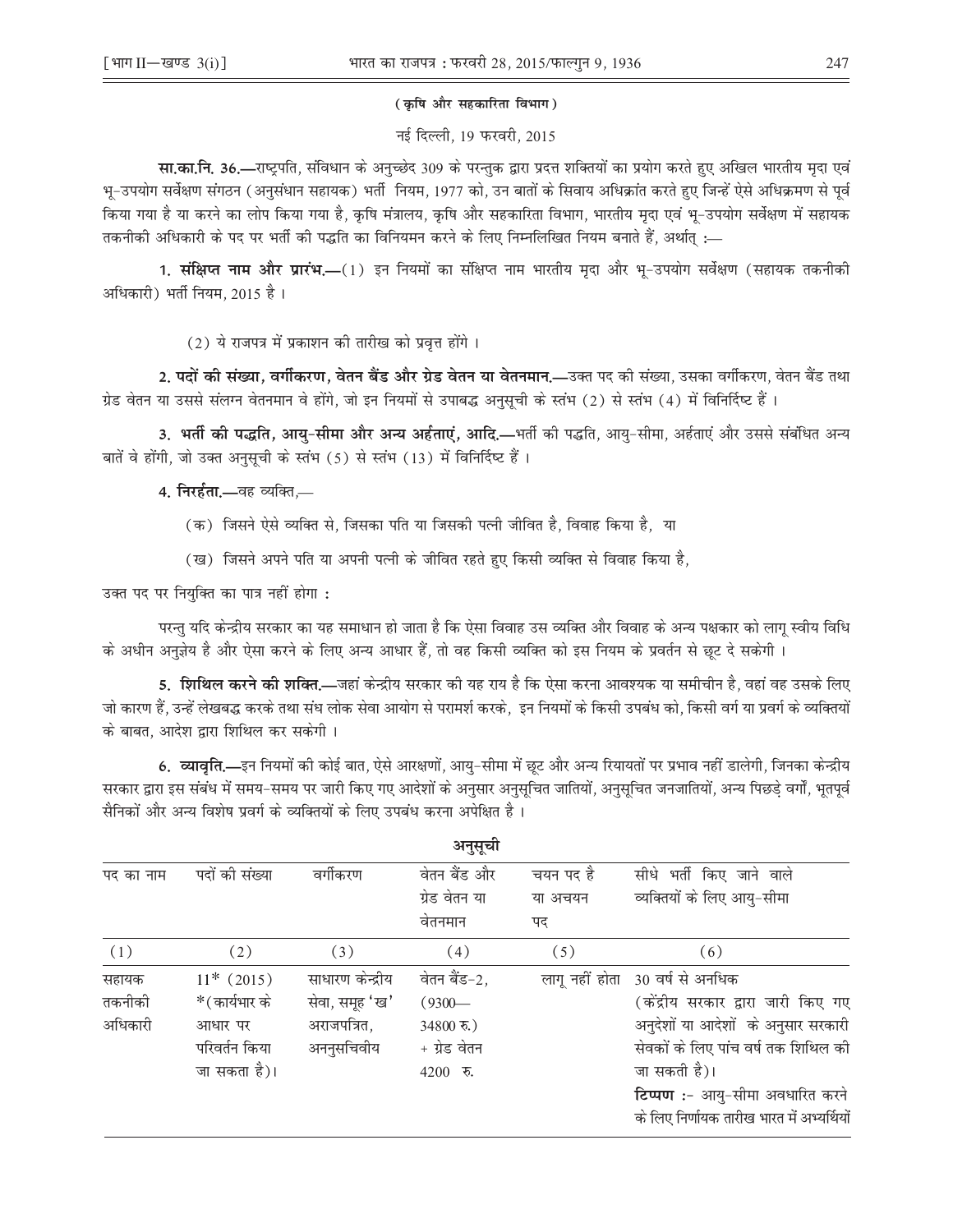|                                                                                                                                                                                                                                                                                                                                                                                                                                                                                       |                                                                                                                                             | (6)                                                                                                                                                                                                                                                                                                                                                                       |
|---------------------------------------------------------------------------------------------------------------------------------------------------------------------------------------------------------------------------------------------------------------------------------------------------------------------------------------------------------------------------------------------------------------------------------------------------------------------------------------|---------------------------------------------------------------------------------------------------------------------------------------------|---------------------------------------------------------------------------------------------------------------------------------------------------------------------------------------------------------------------------------------------------------------------------------------------------------------------------------------------------------------------------|
|                                                                                                                                                                                                                                                                                                                                                                                                                                                                                       |                                                                                                                                             | से आवेदन प्राप्त करने के लिए नियत की<br>गई अंतिम तारीख होगी (न कि वह<br>अंतिम तारीख जो असम, मेघालय,<br>अरुणाचल प्रदेश, मिजोरम, मणिपुर,<br>नागालैंड, त्रिपुरा, सिक्किम, जम्मू-कश्मीर<br>राज्य के लद्दाख खंड, हिमाचल प्रदेश के<br>लाहौल और स्पीति जिले तथा चम्बा-जिले<br>के पांगी उपखण्ड, अंदमान और निकोबार<br>द्वीप या लक्षद्वीप के अभ्यर्थियों के लिए<br>विहित की गई है।) |
| सीधे भर्ती किए जाने वाले व्यक्तियों के लिए अपेक्षित शैक्षिक<br>और अन्य अर्हताएं                                                                                                                                                                                                                                                                                                                                                                                                       | क्या सीधे भर्ती किए जाने वाले<br>व्यक्तियों के लिए विहित<br>आयु और शैक्षिक अर्हताएं<br>प्रोन्नत व्यक्तियों की दशा<br>में लागू होंगी या नहीं | परिवीक्षा की अवधि, यदि कोई हो                                                                                                                                                                                                                                                                                                                                             |
| (7)                                                                                                                                                                                                                                                                                                                                                                                                                                                                                   | (8)                                                                                                                                         | (9)                                                                                                                                                                                                                                                                                                                                                                       |
| आवश्यक :<br>1. (i) मान्यताप्राप्त विश्वविद्यालय या संस्थान से भूविज्ञान<br>विषय सहित बीएससी या बीएससी (कृषि);                                                                                                                                                                                                                                                                                                                                                                         | लागू नहीं होता                                                                                                                              | सीधी भर्ती किए जाने वाले<br>व्यक्तियों के लिए दो वर्ष                                                                                                                                                                                                                                                                                                                     |
| (ii) मृदा विज्ञान या कृषि रसायन विज्ञान के क्षेत्र में दो वर्ष<br>का अनुभव ।                                                                                                                                                                                                                                                                                                                                                                                                          |                                                                                                                                             |                                                                                                                                                                                                                                                                                                                                                                           |
| या                                                                                                                                                                                                                                                                                                                                                                                                                                                                                    |                                                                                                                                             |                                                                                                                                                                                                                                                                                                                                                                           |
| (ii) मान्यताप्राप्त विश्वविद्यालय या संस्थान से मृदा विज्ञान या<br>मृदा विज्ञान और कृषि रसायन विषय सहित एमएससी (कृषि)।                                                                                                                                                                                                                                                                                                                                                                |                                                                                                                                             |                                                                                                                                                                                                                                                                                                                                                                           |
| टिप्पण 1: अर्हताएं, अन्यथा सुअर्हित अभ्यर्थियों की<br>दशा में,  उन कारणों के लिए जो  लेखबद्ध किए जाएं<br>कर्मचारी चयन आयोग/सक्षम प्राधिकारी के विवेकानुसार<br>शिथिल की जा सकती है।                                                                                                                                                                                                                                                                                                    |                                                                                                                                             |                                                                                                                                                                                                                                                                                                                                                                           |
| टिप्पण 2: अनुभव संबंधी अर्हता (अर्हताएं) कारणों<br>के लिए जो लेखबद्ध किये जाएं कर्मचारी चयन आयोग/<br>सक्षम प्राधिकारी के विवेकानुसार अनुसूचित जातियों<br>और अनुसूचित जनजातियों के अभ्यर्थियों की दशा में<br>तब शिथिल की जा सकती है, जब चयन के किसी<br>प्रक्रम पर कर्मचारी चयन आयोग/सक्षम प्राधिकारी<br>की यह राय है कि उनके लिए आरक्षित  रिक्तियों को<br>भरने के लिए अपेक्षित अनुभव रखने वाले उन समुदायों<br>के अभ्यर्थियों के पर्याप्त संख्या में उपलब्ध होने की<br>संभावना नहीं है। |                                                                                                                                             |                                                                                                                                                                                                                                                                                                                                                                           |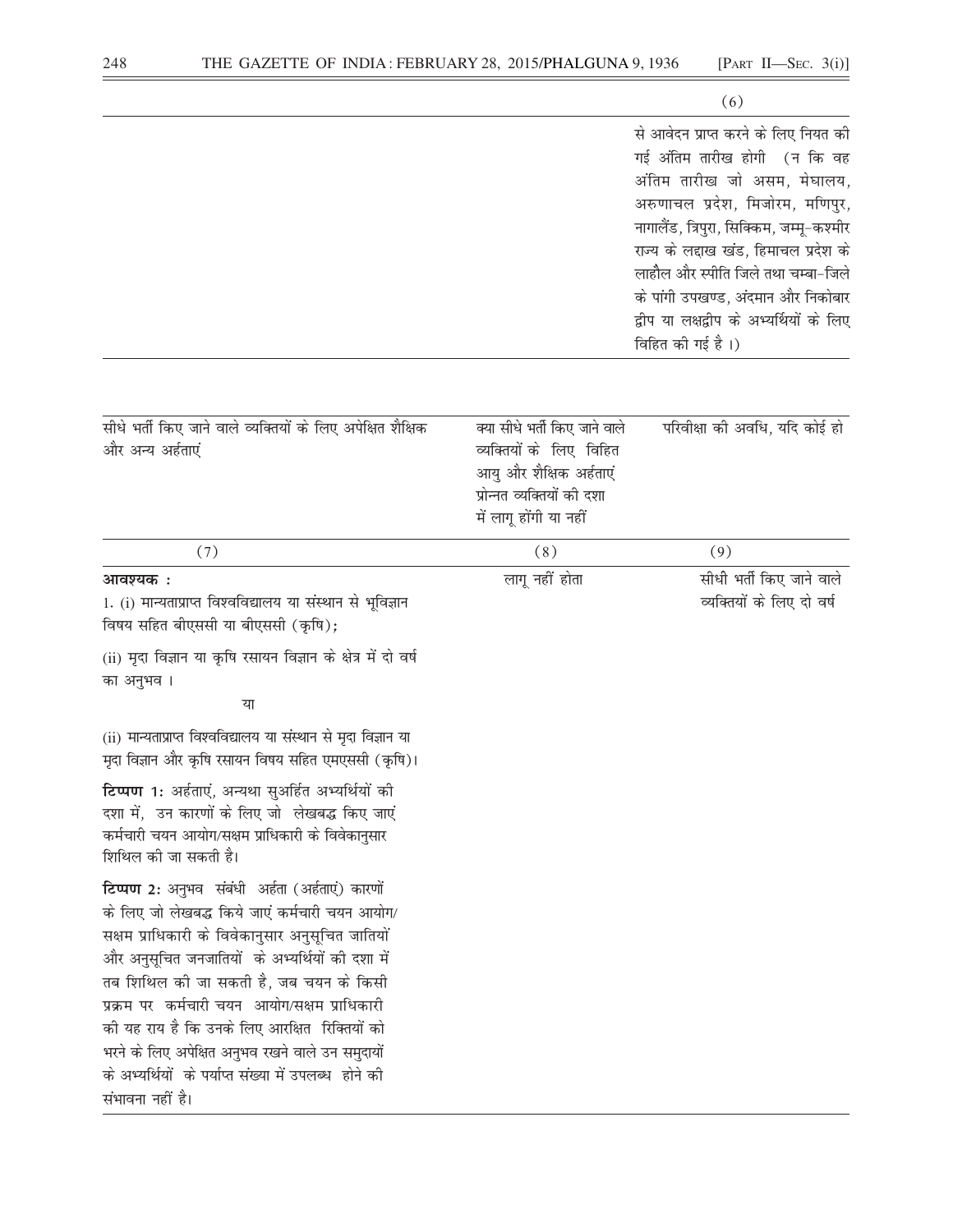| भर्ती की पद्धति : भर्ती सीधे होगी या प्रोन्नति द्वारा या प्रतिनियुक्ति या                                                                                                                                                                                                                                                                                  | प्रोन्नति या प्रतिनियुक्ति या आमेलन द्वारा भर्ती की दशा में वे                 |
|------------------------------------------------------------------------------------------------------------------------------------------------------------------------------------------------------------------------------------------------------------------------------------------------------------------------------------------------------------|--------------------------------------------------------------------------------|
| आमेलन द्वारा तथा विभिन्न पद्धतियों द्वारा भरी जाने वाली  रिक्तियों की                                                                                                                                                                                                                                                                                      | श्रेणियां, जिनसे प्रोन्नति या प्रतिनियुक्ति या आमेलना किया जाए                 |
| प्रतिशतता                                                                                                                                                                                                                                                                                                                                                  |                                                                                |
| (10)                                                                                                                                                                                                                                                                                                                                                       | (11)                                                                           |
| सीधी भर्ती द्वारा।                                                                                                                                                                                                                                                                                                                                         | लागू नहीं होता                                                                 |
| टिप्पण : पदधारी के प्रतिनियुक्ति या लंबी बीमारी या अध्ययन छुट्टी<br>या किन्हीं ऐसी परिस्थितियों में एक वर्ष या इससे अधिक अवधि के<br>लिए बाहर रहने के कारण हुई रिक्तियां, केन्द्रीय सरकार के ऐसे<br>पदधारियों में से प्रतिनियुक्ति के आधार पर भरी जा सकेंगी:                                                                                                |                                                                                |
| $(\overline{\sigma})(i)$ जो मूल काडर या विभाग में नियमित आधार पर सदूश पद<br>धारण किये हुए हैं; या                                                                                                                                                                                                                                                          |                                                                                |
| (ii) जिन्होंने मूल काडर/विभाग में वेतन बैंड-1(5200-20200 रु.)<br>+ ग्रेड वेतन 2800 रु. या समतुल्य में नियमित आधार पर नियुक्ति के<br>पश्चात् उस श्रेणी में छह वर्ष नियमित सेवा की है।                                                                                                                                                                       |                                                                                |
| (ख) स्तंभ (7) के अधीन सीधी भर्ती किए जाने वाले व्यक्तियों के<br>लिए विहित शैक्षिक अर्हताएं और अनुभव रखते हों।                                                                                                                                                                                                                                              |                                                                                |
| (प्रतिनियुक्ति की अवधि, जिसके अंतर्गत केन्द्रीय सरकार के उसी या<br>किसी अन्य संगठन या विभाग में इस नियुक्ति से ठीक पहले धारित<br>किसी अन्य काडर बाह्य पद पर प्रतिनियुक्ति की अवधि है<br>साधारणतया तीन वर्ष से अधिक नहीं होगी। प्रतिनियुक्ति द्वारा नियुक्ति के लिए<br>अधिकतम आयु –सीमा आवेदन प्राप्त करने की अंतिम तारीख को 56 वर्ष से<br>अधिक नहीं होगी।) |                                                                                |
| यदि विभागीय प्रोन्नति समिति है, तो उसकी संरचना                                                                                                                                                                                                                                                                                                             | भर्ती करने में किन परिस्थितियों में संघ लोक सेवा आयोग से परामर्श<br>किया जाएगा |

|                  | (12)                                                                                                                     |          | (13)                                           |
|------------------|--------------------------------------------------------------------------------------------------------------------------|----------|------------------------------------------------|
|                  | समूह 'ख' विभागीय प्रोन्नति समिति पुष्टि के<br>सम्बन्ध में विचार करने के लिए :-                                           |          | संघ लोक सेवा आयोग से परामर्श करना आवश्यक नहीं। |
|                  | 1. मुख्य मृदा सर्वेक्षण अधिकारी, भारतीय<br>मृदा और भू-उपयोग सर्वेक्षण                                                    | –अध्यक्ष |                                                |
| 2.               | उप आयुक्त, प्राकृतिक संसाधन प्रबंधन<br>या वर्षा आधारित खेती प्रणाली प्रभाग,<br>कृषि मंत्रालय, कृषि एवं सहकारिता<br>विभाग | –सदस्य   |                                                |
| $\mathfrak{Z}$ . | अवर सचिव, संबंधित प्रभाग, कृषि एवं<br>सहकारिता विभाग                                                                     | –सदस्य   |                                                |
| 4.               | कार्यालय प्रधान, (मुख्यालय कार्यालय)<br>भारतीय मृदा एवं भू-उपयोग सर्वेक्षण                                               | –सदस्य   |                                                |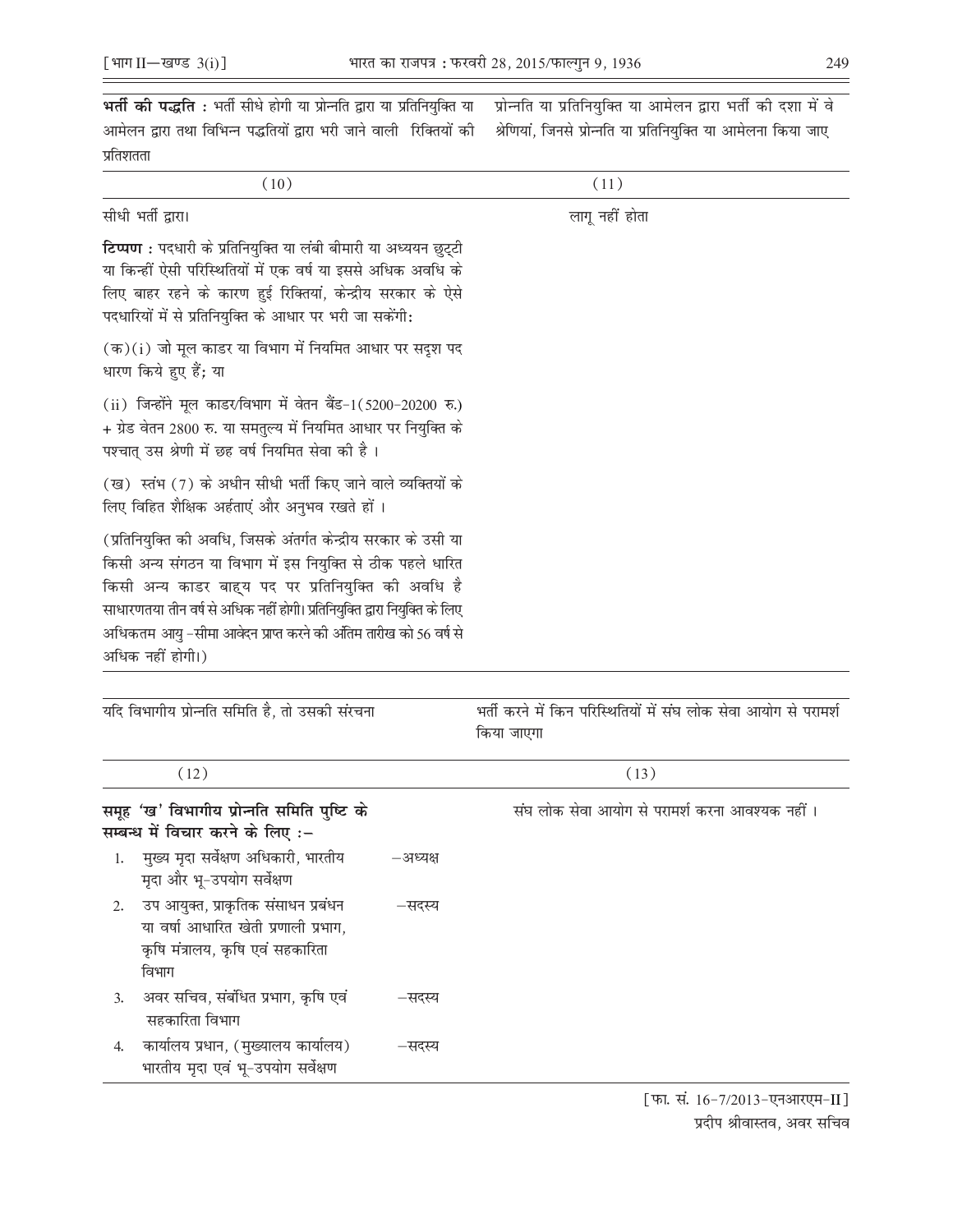### **(Department of Agriculture and Co-operation)**

New Delhi, the 19th February, 2015

**G.S.R. 36.—**In exercise of the powers conferred by the proviso to article 309 of the Constitution and in supersession of the All India Soil and Land Use Survey Organisation (Research Assistant) Recruitment Rules, 1977, except as respects things done or omitted to be done before such supersession, the President hereby makes the following rules regulating the method of recruitment to the post of Assistant Technical Officer in the Soil and Land Use Survey of India, Department of Agriculture and Co-operation, Ministry of Agriculture, namely:—

**1. Short title and commencement.—** (1) These rules may be called-the' Soil and Land Use Survey of India (Assistant Technical Officer) Recruitment Rules, 2015.

(2) They shall come into force on the date of their publication in the Official Gazette.

**2. Number of posts, classification and pay band and grade pay or pay scale.—** The number of the said post, its classification and the pay band and grade pay or pay scale attached thereto shall be as specified in columns (2) to (4) of the Schedule annexed to these rules.

**3. Method of recruitment, age limit and other qualifications, etc.—** The method of recruitment, age limit, qualifications and other matters relating thereto shall be as specified in columns (5) to (13) of the aforesaid Schedule.

**4. Disqualification.—** No person, -

- (a) who has entered into or contracted a marriage with a person having a spouse living; or
- (b) who, having a spouse living, has entered into or contracted a marriage with any person,

shall be eligible for appointment to the said post:

Provided that the Central Government may, if satisfied that such marriage is permissible under the personal law applicable to such person and the other party to the marriage and that there are other grounds for so doing, exempt any person from the operation of this rule.

**5. Power to relax.—** Where the Central Government is of the opinion that it is necessary or expedient so to do, it may, by order and for reasons to be recorded in writing and in consultation with the Union Public Service Commission, relax any of the provisions of these rules with respect to any class or category of persons.

**6. Saving.—** Nothing in these rules shall affect reservations, relaxation of age limit and other concessions required to be provided for the Scheduled Castes, the Scheduled Tribes, the Other Backward Classes, Ex-servicemen, and other special categories of persons in accordance with the orders issued by the Central Government from time to time in this regard.

| Name of post                      | Number of<br>posts                                                   | Classification                                                                    | Pay Band<br>and Grade<br>Pay or<br>Pay Scale                      | Whether<br>selection<br>post<br>or non-<br>selection<br>post | Age-limit for direct recruits                                                                                                                                         |
|-----------------------------------|----------------------------------------------------------------------|-----------------------------------------------------------------------------------|-------------------------------------------------------------------|--------------------------------------------------------------|-----------------------------------------------------------------------------------------------------------------------------------------------------------------------|
| (1)                               | (2)                                                                  | (3)                                                                               | (4)                                                               | (5)                                                          | (6)                                                                                                                                                                   |
| Assistant<br>Technical<br>Officer | $11*(2015)$<br>*Subject<br>to variation<br>dependent<br>on workload. | <b>General Central</b><br>Service, Group 'B',<br>Non-Gazetted,<br>Non-Ministerial | Pay Band-2<br>Rs. 9300-<br>34800 plus<br>Grade Pay<br>of Rs. 4200 | Not applicable                                               | Not exceeding 30 years<br>(Relaxable for Government<br>servants upto five years in<br>accordance with instructions<br>or orders issued by the Central<br>Government). |
|                                   |                                                                      |                                                                                   |                                                                   |                                                              | <b>Note</b> : The crucial date for<br>determining the age limit shall                                                                                                 |

#### **SCHEDULE**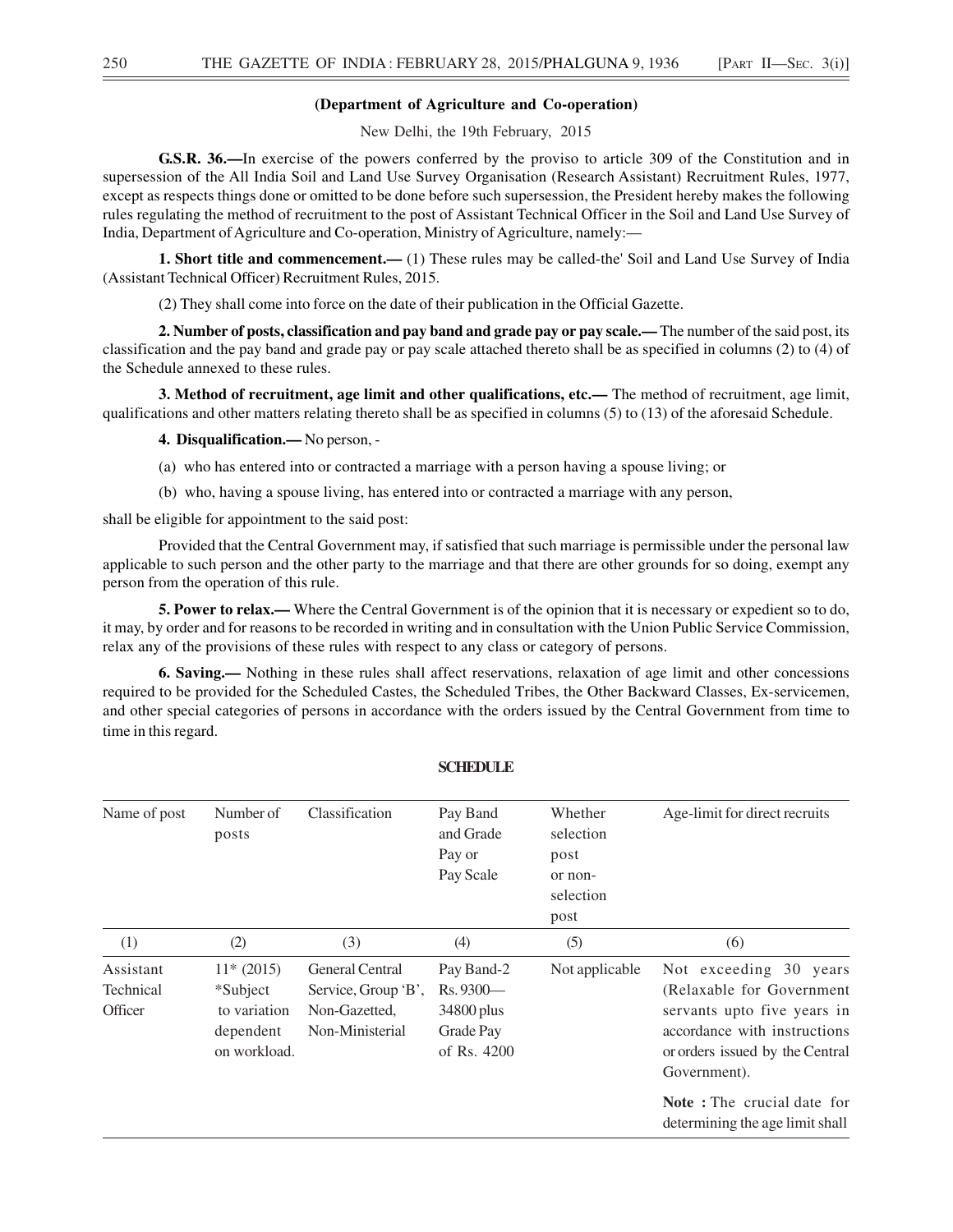|                                                                                                                        | (6)                                                                                                                                                                                                                                                                                                                                                                                                                                    |
|------------------------------------------------------------------------------------------------------------------------|----------------------------------------------------------------------------------------------------------------------------------------------------------------------------------------------------------------------------------------------------------------------------------------------------------------------------------------------------------------------------------------------------------------------------------------|
|                                                                                                                        | be the closing date for receipt<br>of applications from candidates<br>in India (and not the closing<br>date prescribed for those in<br>Assam, Meghalaya, Arunachal<br>Pradesh, Mizoram, Manipur,<br>Nagaland, Tripura, Sikkim,<br>Ladakh Division of Jammu and<br>Kashmir State, Lahaul and<br>Spiti District and Pangi Sub-<br>Division of Chamba District of<br>Himachal Pradesh, Andaman<br>and Nicobar Islands or<br>Lakshadweep). |
| Whether age and educational<br>qualifications prescribed for<br>direct recruits will apply in<br>the case of promotees | Period of probation, if any                                                                                                                                                                                                                                                                                                                                                                                                            |
| (8)                                                                                                                    | (9)                                                                                                                                                                                                                                                                                                                                                                                                                                    |
| Not applicable                                                                                                         | Two years for direct recruits                                                                                                                                                                                                                                                                                                                                                                                                          |
|                                                                                                                        |                                                                                                                                                                                                                                                                                                                                                                                                                                        |
|                                                                                                                        |                                                                                                                                                                                                                                                                                                                                                                                                                                        |
|                                                                                                                        |                                                                                                                                                                                                                                                                                                                                                                                                                                        |
|                                                                                                                        |                                                                                                                                                                                                                                                                                                                                                                                                                                        |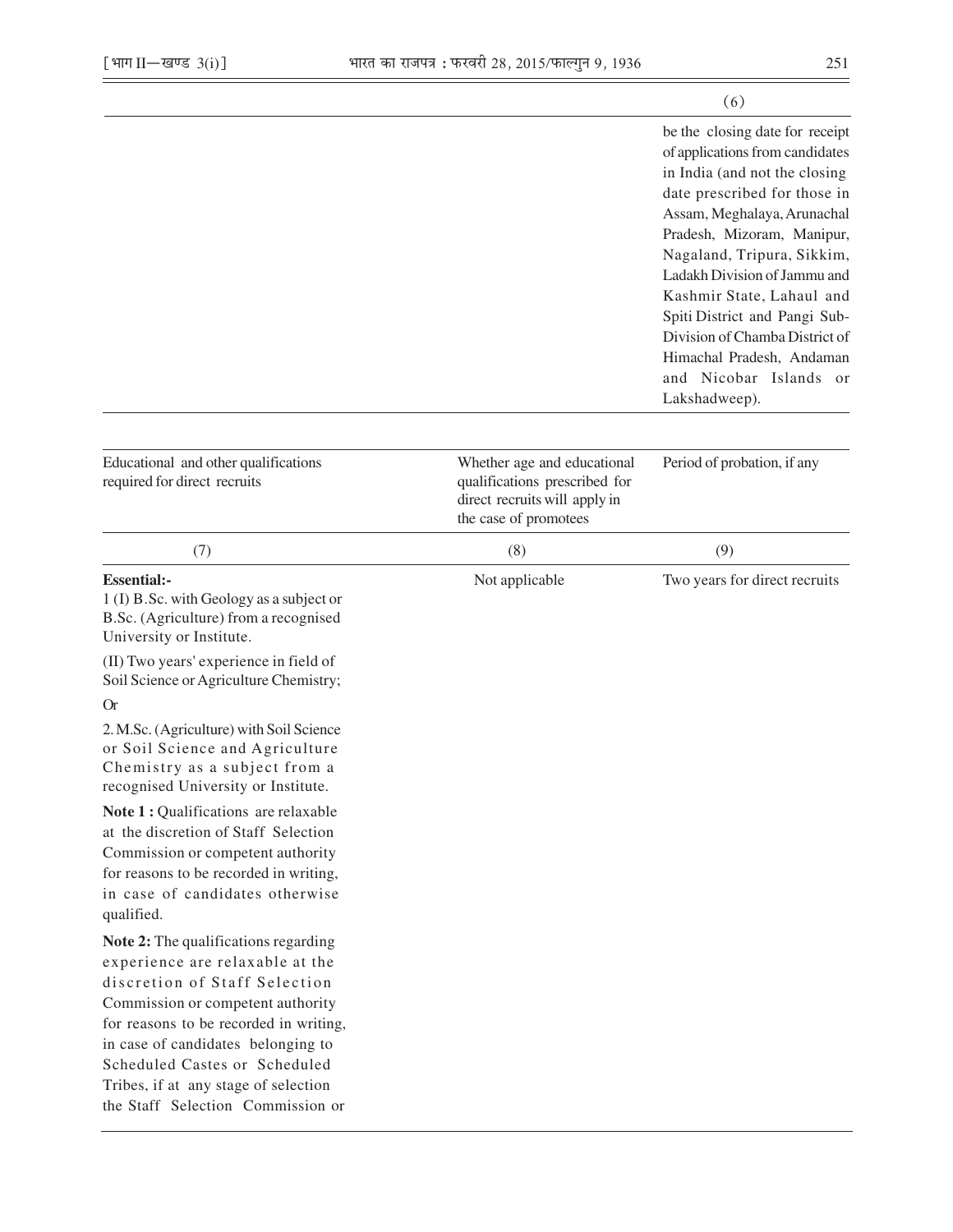(7)

competent authority is of the opinion that sufficient number of candidates from these communities possessing requisite experience are not likely to be available to fill up the vacancies reserved for them.

**Method of recruitment :** Whether by direct recruitmentIn case of recruitment by promotion or deputation/absorption, or by promotion or by deputation/absorption and percent- grades from which promotion or deputation/absorption age of the vacancies to be filled by various methods to be made

| (10)                                                                                                                                                                                                                                                                                                                                                                                                     | (11)                                                                                                       |
|----------------------------------------------------------------------------------------------------------------------------------------------------------------------------------------------------------------------------------------------------------------------------------------------------------------------------------------------------------------------------------------------------------|------------------------------------------------------------------------------------------------------------|
| By direct recruitment.                                                                                                                                                                                                                                                                                                                                                                                   | Not applicable                                                                                             |
| Note 1 : Vacancies caused by the incumbent being<br>away on deputation or long illness or study leave<br>or under other circumstances for duration of one<br>year or more may be filled on deputation basis from<br>officers of Central Government:                                                                                                                                                      |                                                                                                            |
| (A) (I) holding analogous posts on regular basis<br>in the parent cadre or department; or                                                                                                                                                                                                                                                                                                                |                                                                                                            |
| (II) with six years' service in the grade rendered<br>after appointment thereto on a regular basis in<br>Pay Band-I (Rs. 5200-20200) with Grade Pay of<br>Rs. 2800 or equivalent in the parent cadre or<br>department.                                                                                                                                                                                   |                                                                                                            |
| (B) possessing educational qualification and<br>experience prescribed for direct recruits under<br>column (7).                                                                                                                                                                                                                                                                                           |                                                                                                            |
| (The period of deputation including the period<br>of deputation in another ex-cadre post held<br>immediately preceding this appointment in the<br>same or some other organisation or department<br>of the Central Government shall ordinarily not<br>to exceed three years. The maximum age-limit for<br>appointment by deputation shall be not exceed 56<br>years' as on the closing date of receipt of |                                                                                                            |
| applications.                                                                                                                                                                                                                                                                                                                                                                                            |                                                                                                            |
| If a Departmental Promotion Committee exists, what is its composition                                                                                                                                                                                                                                                                                                                                    | Circumstances in which Union Public Service<br>Commission is to be consulted in making<br>the recruitment. |
| (12)                                                                                                                                                                                                                                                                                                                                                                                                     | (13)                                                                                                       |
| <b>Group "B" Departmental Promotion Committee</b>                                                                                                                                                                                                                                                                                                                                                        | Consultation with Union Public Service                                                                     |

# **(for considering comfirmation) .** Commission not necessary.

1. Chief Soil Survey Officer,  $-$ Chairman Soil and Land Use Survey of India